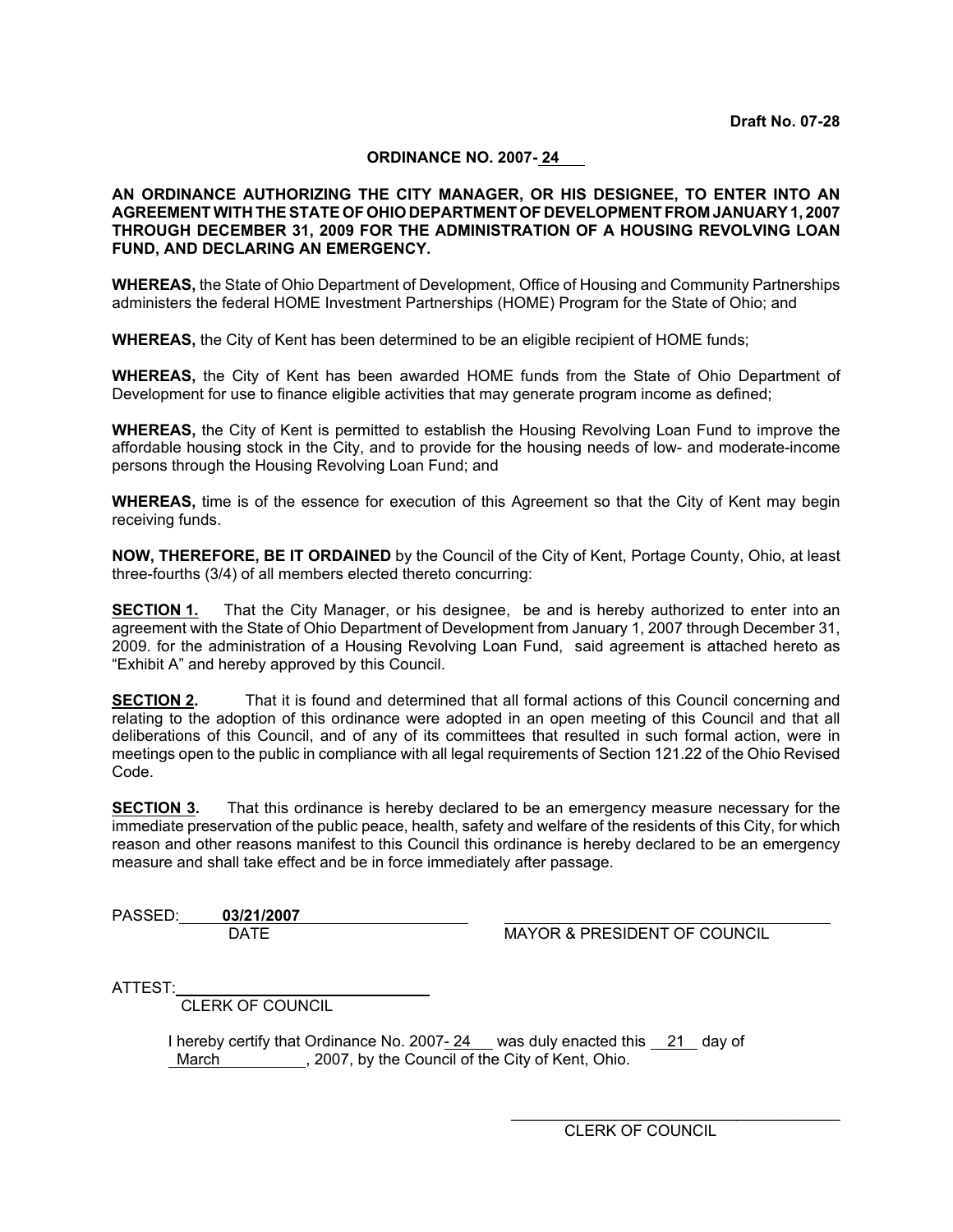# **HOUSING REVOLVING LOAN FUND ADMINISTRATION AGREEMENT**

This Housing Revolving Loan Fund Administration Agreement (the "Agreement") is made and entered into by and between the **State of Ohio, Department of Development,** located at 77 South High Street, P.O. Box 1001, Columbus, Ohio 43216-1001 (the "Grantor"), and the  $\blacksquare$ , located at with F.T.I. Number:  $\qquad \qquad$  (the "Grantee"), and shall be effective for the period beginning **January 1, 2007 (Effective Date)** and ending **December 31, 2009 (Termination Date).**

#### **BACKGROUND INFORMATION**

**WHEREAS**, the Grantor through its Office of Housing and Community Partnerships ("OHCP") administers the federal Community Development Block Grant ("CDBG") Program and the HOME Investment Partnerships (HOME) Program for the State of Ohio;

**WHEREAS**, the Grantee has been determined to be an eligible recipient of CDBG and/or HOME funds;

**WHEREA**S, the Grantee has been awarded CDBG and/or HOME funds from the Grantor for use to finance eligible activities that may generate program income as defined herein;

**WHEREAS**, the Grantor has recognized the positive impact on community development initiatives when the use of program income is locally determined;

**WHEREAS,** the Grantor has permitted the establishment of Housing Revolving Loan Funds within local political subdivisions to meet the primary goals of: 1) Improving the affordable housing stock, and 2) Providing for the affordable housing needs of low-and moderate-income persons of the Housing Revolving Loan Fund; and

**WHEREAS,** the Grantee has adopted Resolution (or Ordinance) # \_\_\_\_\_\_\_\_\_ on \_\_\_\_\_, (date) authorizing the execution of this Agreement.

**NOW THEREFORE,** in consideration of the foregoing and the mutual promises and covenants hereinafter set forth, and for other good and valuable consideration, the receipt and sufficiency of which are hereby acknowledged, the parties agree as follows:

### **STATEMENT OF THE AGREEMENT**

1. Revolving Loan Fund Capitalization. Grantee shall deposit any and all Housing Program Income, as defined herein, derived from CDBG Community Housing Improvement Program (CHIP) and HOME funds awarded by the Grantor to the Grantee pursuant to the grant awards and/or activities as set forth in this Agreement into a Housing Revolving Loan Fund Account. For the purposes of this Agreement, Program Income is defined as gross income received by the recipient directly generated from the use of CDBG CHIP and/or HOME funds. Furthermore, the Housing Revolving Loan Fund ("RLF") is defined as a separate fund established for the purpose of accounting for Program Income and of carrying out the specific activities designated in OHCP's Housing Program Income Policies and Procedures Manual, which, in turn, generate payments to the fund ("RLF Funds") for the continued use in carrying out the same activities.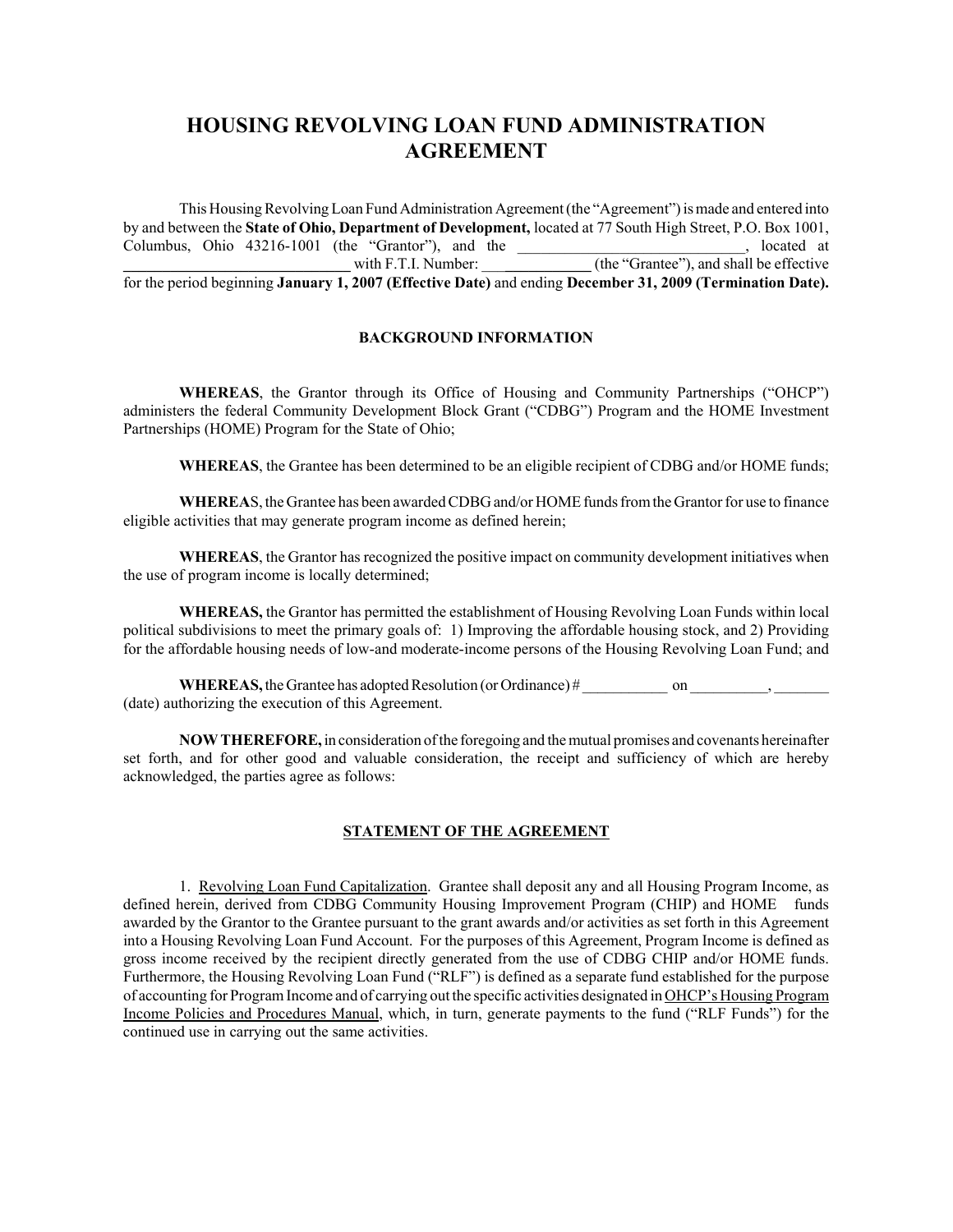2. RLF Plan and Use of Funds. Grantee has adopted a Community Housing Improvement Strategy (CHIS) and a copy of the Local Housing Policy and Procedures Manual that has been previously submitted and approved by the Grantor. Grantee agrees to update its current CHIS and Local Policy and Procedures Manual according to the established five-year schedule and submit the revisions to the Grantor for approval. The Local Housing Policy and Procedures Manual must include the policies and procedures established by Grantor in the OHCP Housing Policies and Procedures Manual. The policy and procedures manual must include any designated administrative agent, an established board structure, loan review criteria, and procedures for workouts, delinquencies and defaults. Any changes to the local policy and procedures manual must be submitted to Grantor for review. Grantee shall use the Housing RLF Funds solely for the stated purposes set forth in this Agreement, OHCP's Housing RLF Policies and Procedures Manual and the local Housing Policy and Procedures Manual. All housing program income funds must be expended in compliance with all of the Community Housing Improvement Program (CHIP) requirements, including those found in the Ohio Department of Development Non-Participating Jurisdiction Housing Handbook and the current Ohio Consolidated Plan.

3. Reporting Requirements. Grantee shall submit Housing Semi-Annual Program Income Reports to Grantor within thirty (30) days after receipt of the June 30 and December 31 Housing Semi-Annual Program Income Report of each year. The Housing Semi-Annual Program Income Report shall include information for housing program income. Grantee shall also file an Annual Other Program Income Report due March 31 of each year in which this Agreement is in effect.

4. Compliance with General CDBG and HOME Requirements. Grantee shall comply with all applicable provisions of the statutes, rules, regulations and guidelines as passed by Congress or promulgated by the Secretary of the Department of Housing and Urban Development (HUD).

5. Compliance with Environmental Requirements. Grantee shall comply with the provisions of the National Environmental Policy Act of 1969 insofar as the provisions of such Act apply to activities undertaken with CDBG Program Income. Grantee agrees to assume responsibility for preparing Environmental Assessments and Environmental Reviews as required.

6. Prevailing Wage Rates and Labor Standards. Grantee shall comply with Section 570.603; Labor Standards of the Regulations published by HUD for Community Development Block Grants and the HOME program labor provisions and apply the federal Davis Bacon Labor Standards where required.

7. Acquisition and Relocation. Grantee shall comply with the relocation requirements of Title II and the acquisition requirements of Title III of the Uniform Relocation Assistance and Real Property Acquisition Policies Act of 1970, as amended, and the implementation regulations set forth in 570.488 and 49 CFR Part 24 as they apply to the activities covered by this Agreement. Grantee shall comply with the process established under the Anti-Displacement and Relocation Plan.

8. National Objective Requirements. Grantee shall ensure that all projects funded as a result of this Agreement meet the national objective of the provision of a housing related direct benefit for low- and-moderate income persons. Any projects not meeting this requirement must submit a request for waiver to Grantor. Grantor will review the request to determine if the project meets a CDBG or HOME National Objective. Written approval from Grantor must be received prior to the local jurisdiction issuing approval for the project.

9. Suspension and Termination. Either party may terminate this Agreement upon thirty (30) days prior written notice to the other. Grantor reserves the right to suspend the administration of the Housing RLF at any time for failure of the Grantee or its designated administrative agent to administer the local RLF in compliance with the OHCP Housing Policies and Procedures Manual which is not attached but incorporated herein by reference. Throughout this Agreement, Grantee and any designated administrative agent must continue to demonstrate administrative capacity in the administration of the RLF. Failure to accurately report on the RLF Funds could result in Grantor placing the RLF Funds on hold or recapturing the RLF Funds. Grantor also reserves the right to request the RLF Funds be returned to the State of Ohio upon failure to comply with the OHCP Housing RLF Policies and Procedures Manual and the local Policy and Procedures Manual.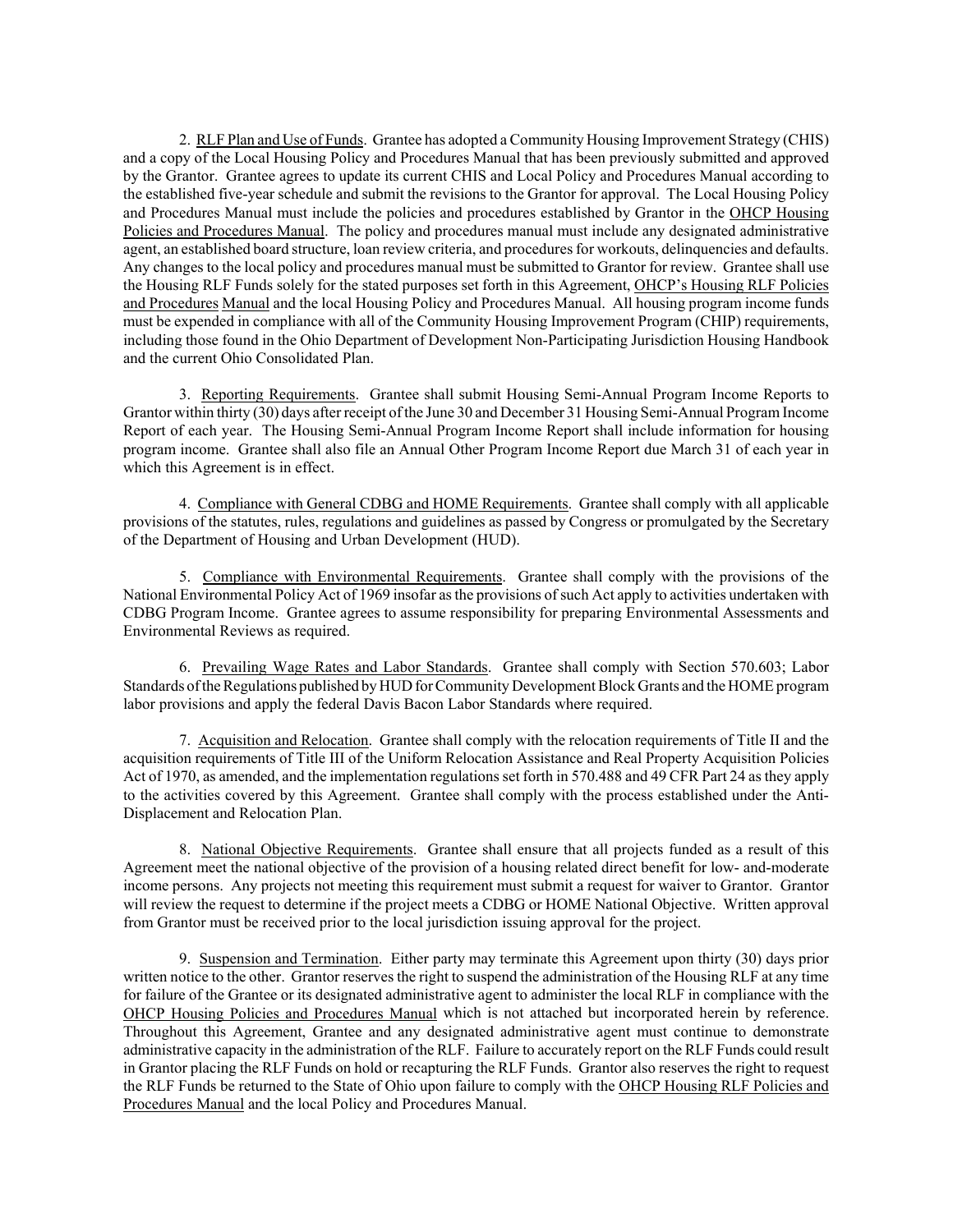10. Subrecipient Agreements. Grantee shall not subgrant the Program Income funds to any other local political jurisdiction or non-profit agency. Grantee may contract with a non-profit agency to administer the RLF Funds, but the funds are to remain with the Grantee. If there is a change in the designated administrative agent of the RLF Funds, it is the responsibility of the Grantee to notify OHCP within 15 days of any change in status of the designated administrative agent.

11. Term of the Agreement. This Agreement shall begin on the Effective Date and shall terminate on the Termination Date unless otherwise modified pursuant to section 18f herein. At least sixty (60) days prior to the Termination Date, Grantor will determine if the Grantee continues to have the capacity to administer the RLF Funds based on the performance of the Grantee and its designated administrative agent. Grantor shall promptly notify Grantee in writing of a determination questioning administrative capacity. Grantor reserves the right to determine if the State of Ohio will renew the Housing Revolving Loan Fund Administration Agreement to allow the Grantee to administer the RLF, have the Grantee close out the RLF by executing a CDBG or HOME Closeout Agreement or recapture the RLF Funds.

12. Records, Access and Maintenance. Grantee shall establish and maintain for at least four (4) years from the expiration of this Agreement, all direct information and such records as are reasonably related to the administration of a RLF as set forth in the OHCP Housing RLF Policies and Procedures Manual. Both parties further agree that records required by the Grantor with respect to any questioned costs, audit disallowances, litigation or dispute between the Grantor and the Grantee shall be maintained for the time needed for the resolution of said question and that in the event of early termination of this Agreement as provided in Section 9 of this Agreement, or if for any other reason the Grantor shall require a review of the records related to the RLF Funds, the Grantee shall, at its own cost and expense, segregate all such records related to the RLF Funds from its other records of operation.

13. Audits and Inspections. Grantee shall, at any time during normal business hours upon written notice and as often as Grantor may deem necessary, make available to Grantor, for examination, and to appropriate state agencies or officials, all of its records with respect to matters covered by this Agreement including, but not limited to, records of all contracts, loans and disbursements and shall permit Grantor to audit, examine and make excerpts or transcripts from such records. Grantee shall ensure that the RLF Funds are audited according to the requirements of the ODOD Grant Administration Guidelines-Audits that is not attached hereto, but incorporated by reference.

14. Equal Employment Opportunity. Grantee shall not discriminate against any employee or applicant for employment because of race, religion, color, sex, national origin, disability, age, or ancestry. Grantee shall take affirmative action to ensure that applicants are considered for employment and that employees are treated during employment, without regard to their race, religion, color, sex, national origin, disability, age, or ancestry. Grantee shall, in all solicitations or advertisements or advertisements for employees placed by or on behalf of the Grantee, state that all qualified applicants will receive consideration for employment without regard to race, religion, color, sex, national origin, disability, age, or ancestry. Grantee shall incorporate the requirements of this paragraph in all its respective contracts for any of the work prescribed herein (other than subcontractors for standard commercial supplies or raw materials), and the Grantee will require all of its subcontractors for any part of such work to incorporate such requirements in all subcontracts for such work.

15. Liability. Grantee shall maintain liability and property insurance to cover actionable legal claims for liability or loss which are the result of injury to or death of any person, damage to property (including property of Grantor) caused by the negligent acts or omissions, or negligent conduct of the Grantee, to the extent permitted by law, in connection with the activities of this Agreement. Furthermore, each party to this Agreement agrees to be liable for the negligent acts or negligent omissions by or through itself, its employees and agents. Each party further agrees to defend itself and themselves and pay any judgments and costs arising out of such negligent acts or omissions, and nothing in this Agreement shall impute or transfer any such liability from one to the other.

16. Forbearance Not a Waiver. No act of forbearance or failure to insist on the prompt performance by the Grantee of its obligations under this Agreement, either express or implied, shall be construed as a waiver by the Grantor of any of its rights hereunder.

17. Declaration Regarding Material Assistance/Non-assistance to a Terrorist Organization. If applicable, Grantee must comply with Ohio Revised Code Section 2909.33 by providing Grantor a completed certification attesting that it does not provide material assistance to any organization on the U.S. Department of State exclusion list.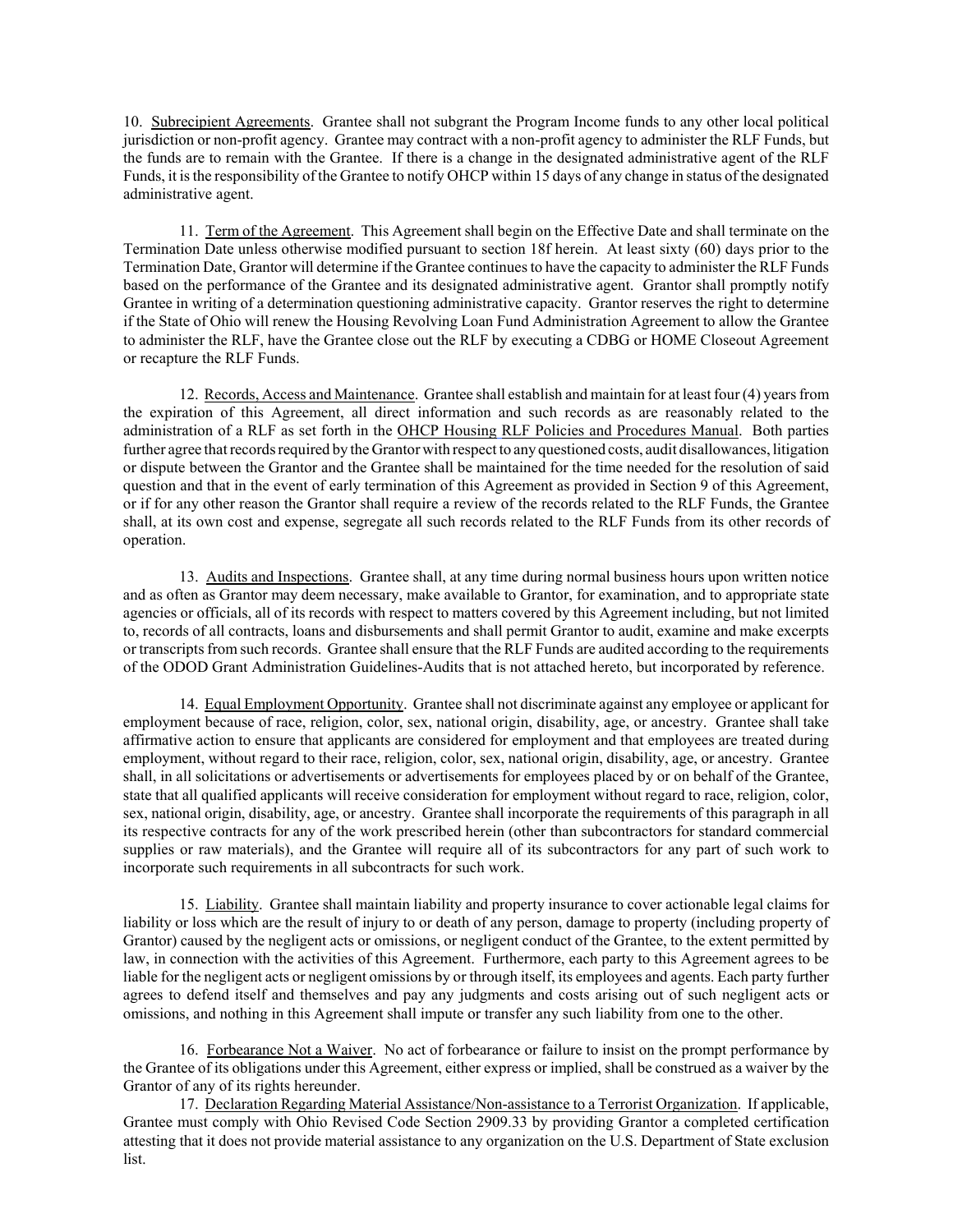#### 18. Miscellaneous.

a. Governing Law. This Agreement shall be governed by the laws of the State of Ohio as to all matters, including, but not limited to matters of validity, construction, effect and performance.

b. Forum and Venue. All actions regarding this Agreement shall be forumed and venued in a court of competent subject matter jurisdiction in Franklin County, Ohio.

c. Entire Agreement. This Agreement and its exhibits and any documents referred to herein constitute the complete understanding of the parties and merge and supersede any and all other discussions, agreements and understandings, either oral or written, between the parties with respect to the subject matter hereof.

d. Severability. Whenever possible, each provision of this Agreement shall be interpreted in such manner as to be effective and valid under applicable law, but if any provision of this Agreement is held to be prohibited by or invalid under applicable law, such provision shall be ineffective only to the extent of such prohibition or invalidity, without invalidating the remainder of such provisions of this Agreement.

e. Notices. All notices, consents, demands, requests and other communications which may or are required to be given hereunder shall be in writing and shall be deemed duly given if personally delivered or sent by United States mail, registered or certified, return receipt requested, postage prepaid, to the addresses set forth hereunder or to such other address as the other party hereto may designate in written notice transmitted in accordance with this provision.

1. In the case of the Grantor, to:

Ohio Department of Development Office of Housing and Community Partnerships 77 South High Street, P.O. Box 1001 Columbus, Ohio 43216-1001

2. In the case of the Grantee, to:

(Insert Contact and Address)

f. Amendments or Modifications. Either party may, at any time during the term of this Agreement, request amendments or modifications. Requests for amendment or modification of this Agreement shall be in writing and shall specify the requested changes and the justification of such changes. The parties shall review the request for modification in terms of the regulations and goals relating to the Agreement. Should the parties consent to modification of the Agreement, then an amendment shall be drawn, approved, and executed in the same manner as the original Agreement.

g. Pronouns. The use of any gender pronoun shall be deemed to include all the other genders, and the use of any singular noun or verb shall be deemed to include the plural, and vice versa, whenever the context so requires.

h. Headings. Section headings contained in this Agreement are inserted for convenience only and shall not be deemed to be a part of this Agreement.

i. Assignment. Neither this Agreement nor any rights, duties, or obligations described herein shall be assigned, subcontracted or subgranted by the Grantee without the prior express written consent of the Grantor.

IN WITNESS WHEREOF, the parties hereto have executed this Agreement on the last day and year set forth below.